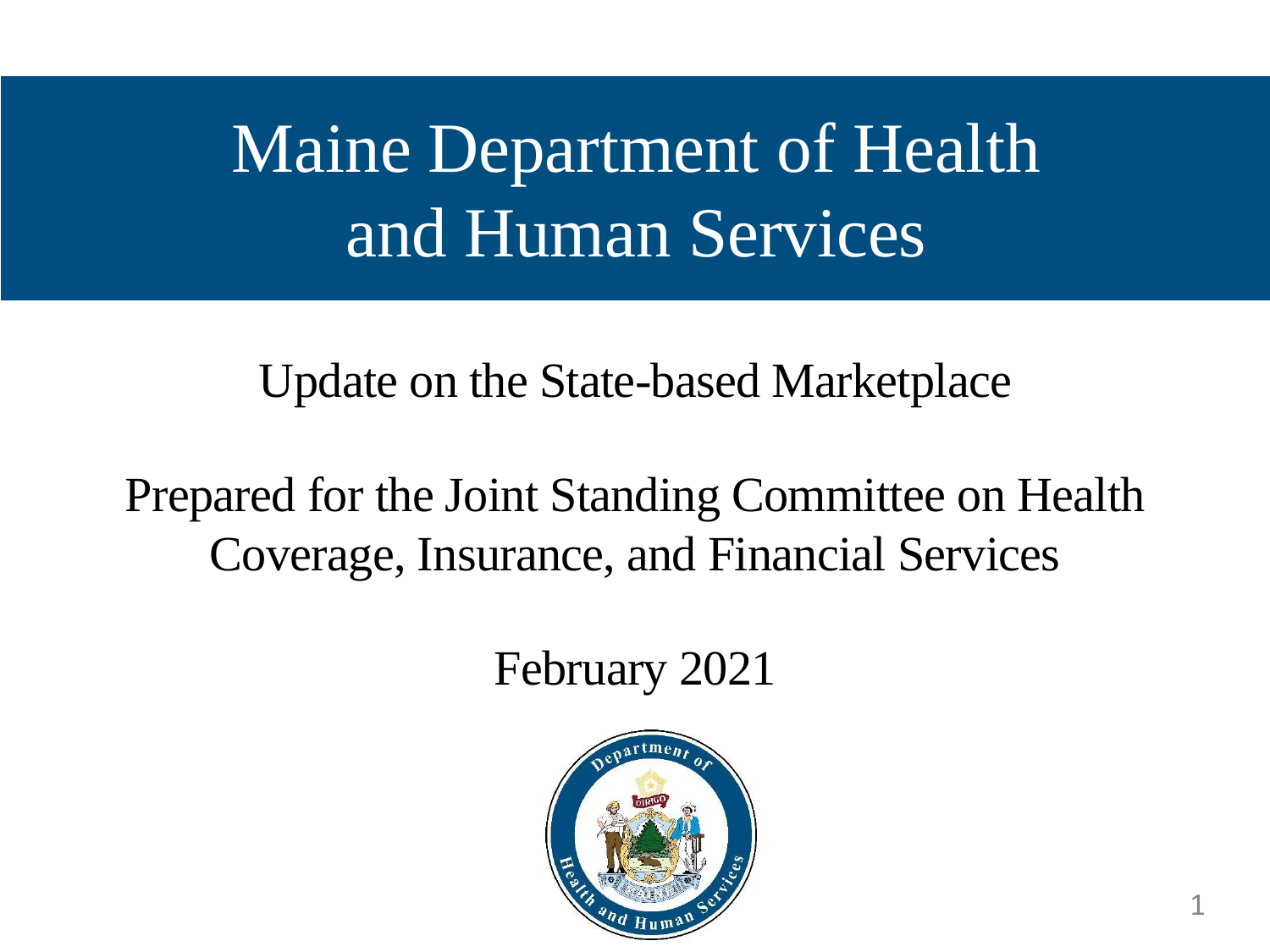#### Introduction to the Health Insurance Marketplace

State Health Insurance Marketplace Types, 2021

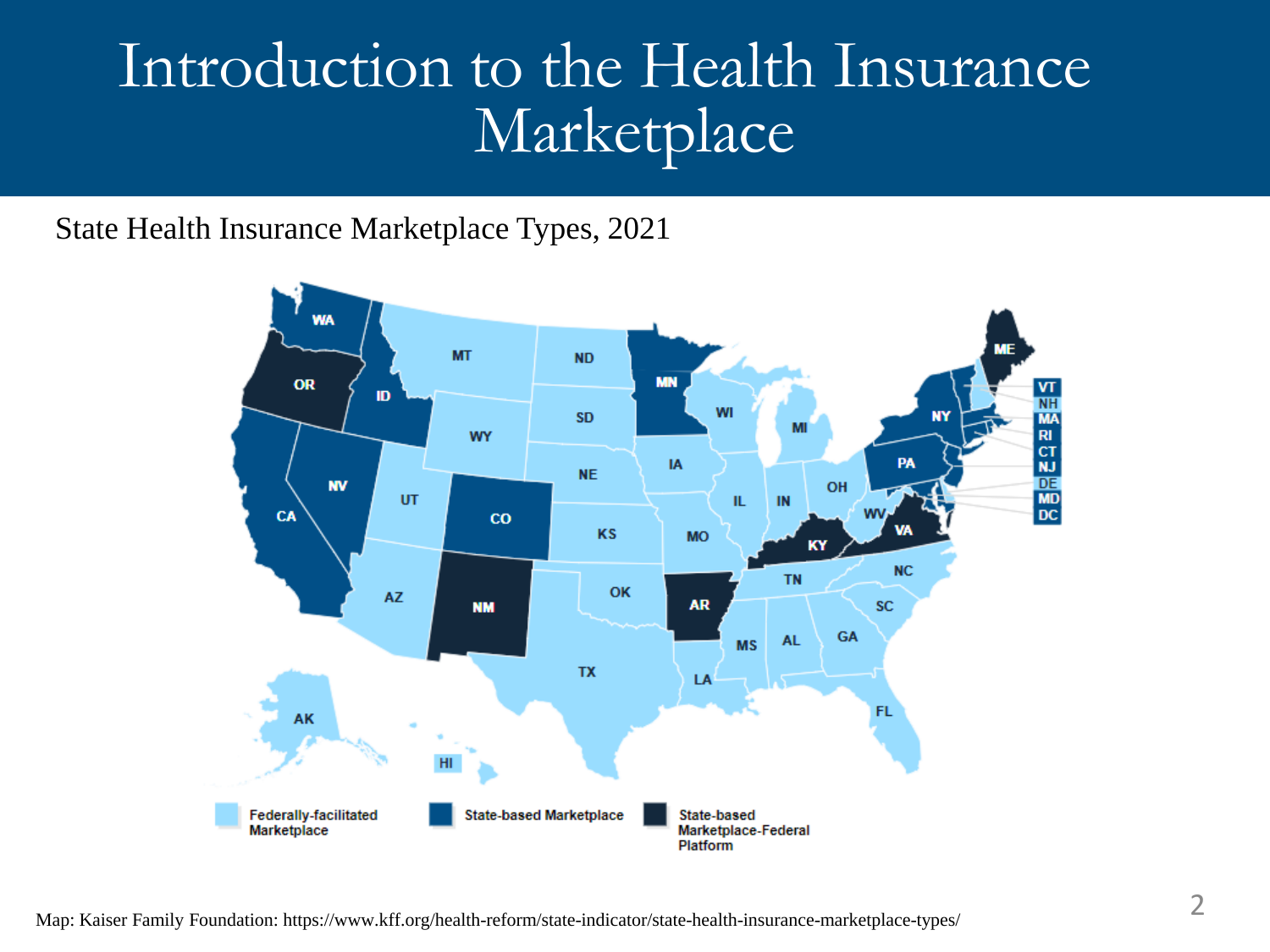#### Why Transition to a State-based Marketplace?

- $\checkmark$  Opportunity to tailor marketing and outreach for Maine
- $\checkmark$  Additional flexibility (e.g., longer open enrollment periods)
- $\checkmark$  Improved integration with MaineCare



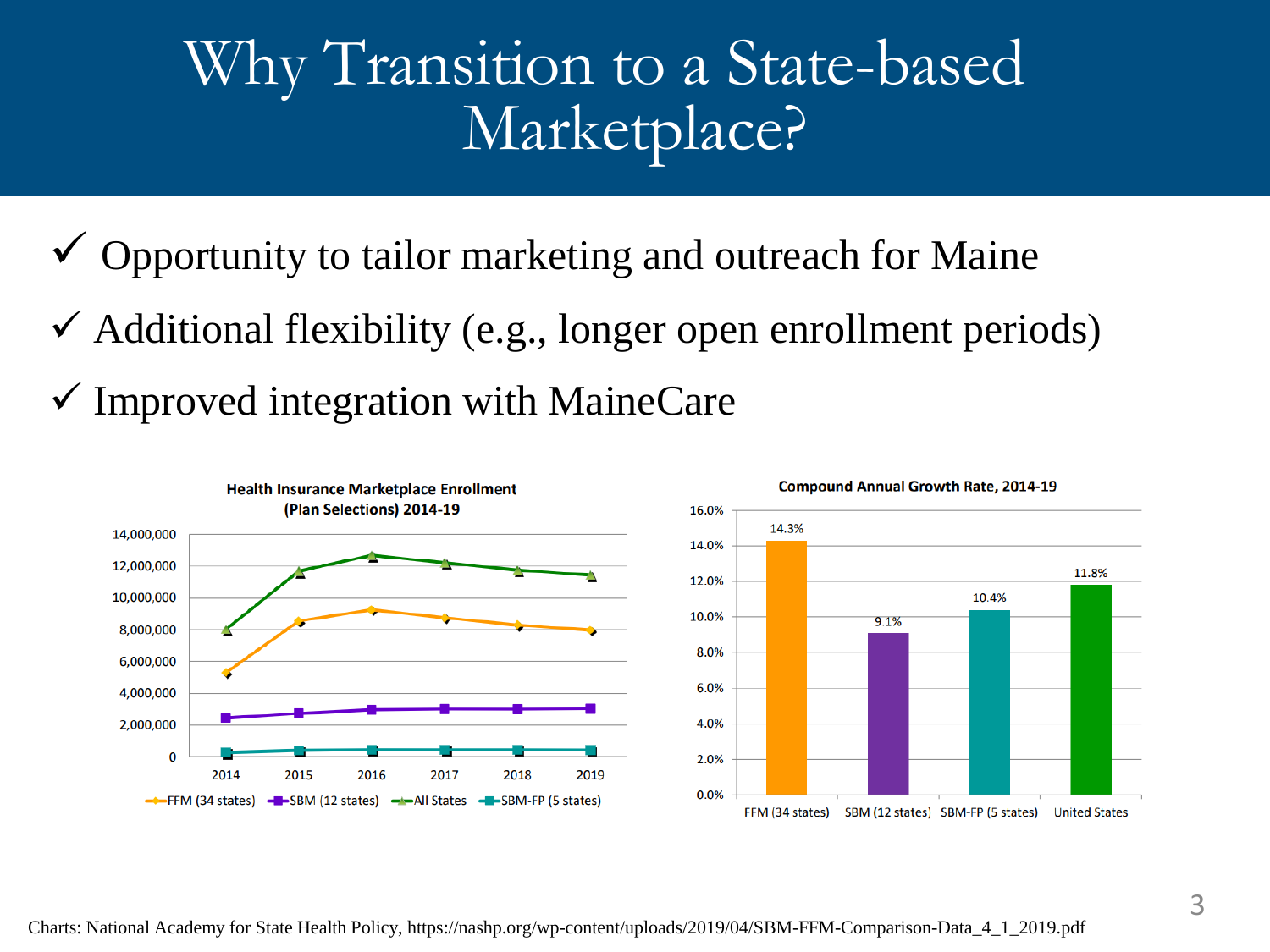### Update on the 2021 Open Enrollment Period

#### Start 2021 with health coverage.

Get help finding a low-cost plan and apply for financial assistance. You must apply by Dec. 15 for some plans.

Visit CoverME.gov or call (800) 965-7476 for enrollment help.



#### **MARKETPLACE PLAN SELECTIONS IN MAINE**

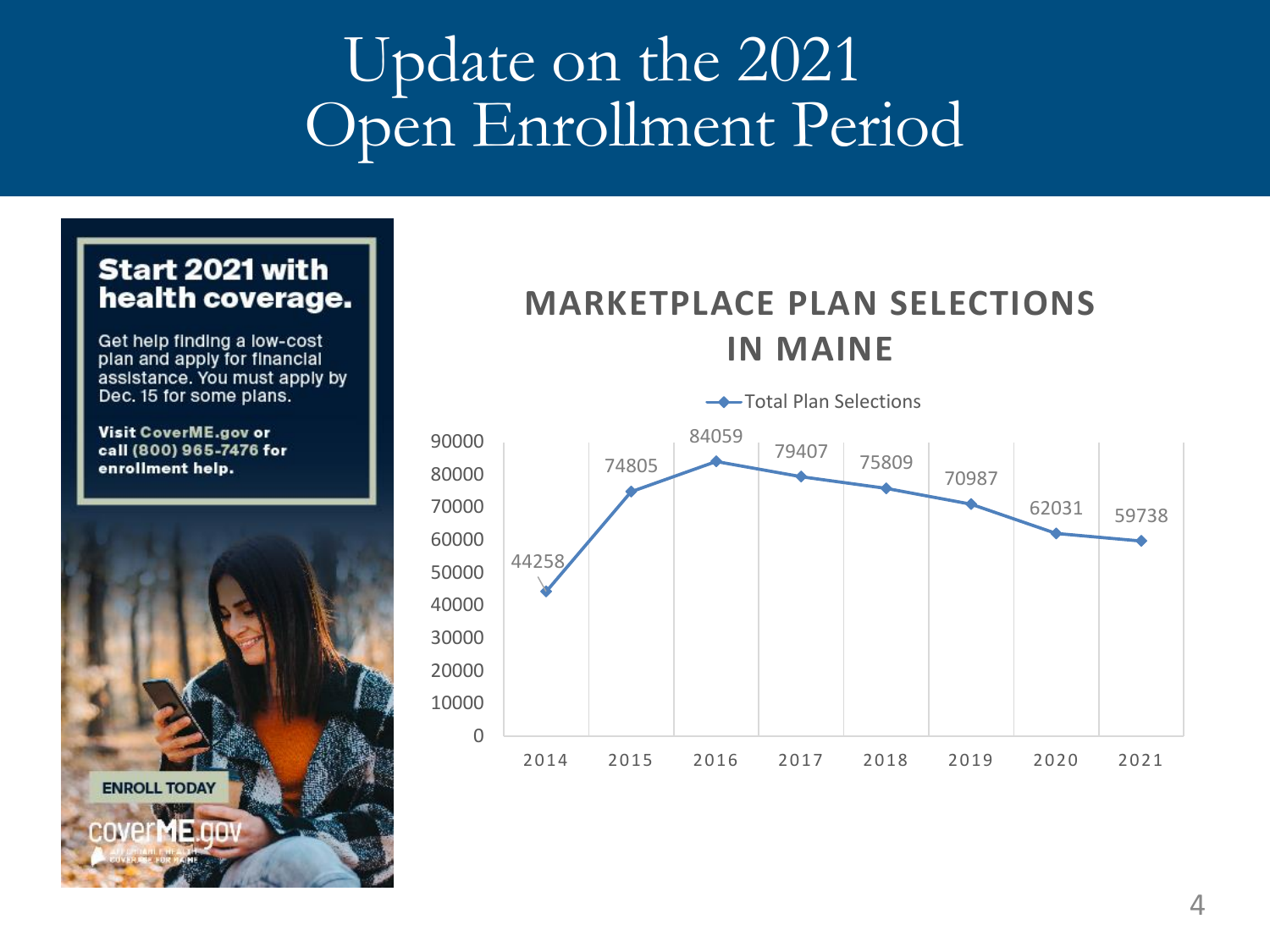## 2021 Special Enrollment Period Open Now!

- Special Enrollment Period opened in response to the COVID-19 national emergency
- Running now until May 15th
- Consumers can enroll for the first time or switch plans
- No special rules to qualify

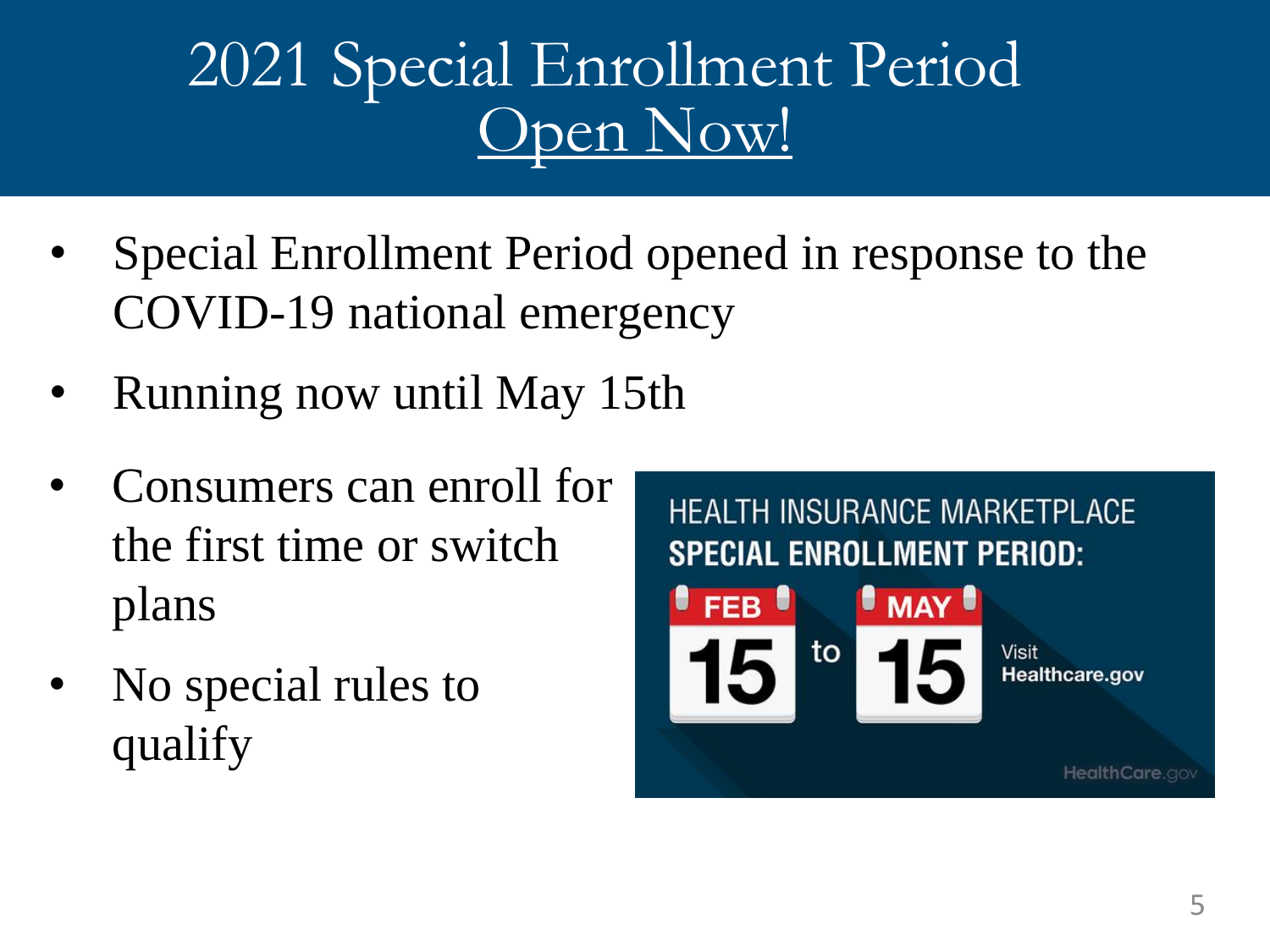### Transition to a State-based Marketplace Platform

- Tracking to launch a State-based Marketplace platform by November 1, 2021
- Contract with IdeaCrew to implement and maintain the technology platform
	- Consumer's Checkbook decision support tools
	- Automated account transfer with OFI
	- **Extended Open Enrollment Period**
- Issuing an additional RFP soon for the Consumer Assistance Contact Center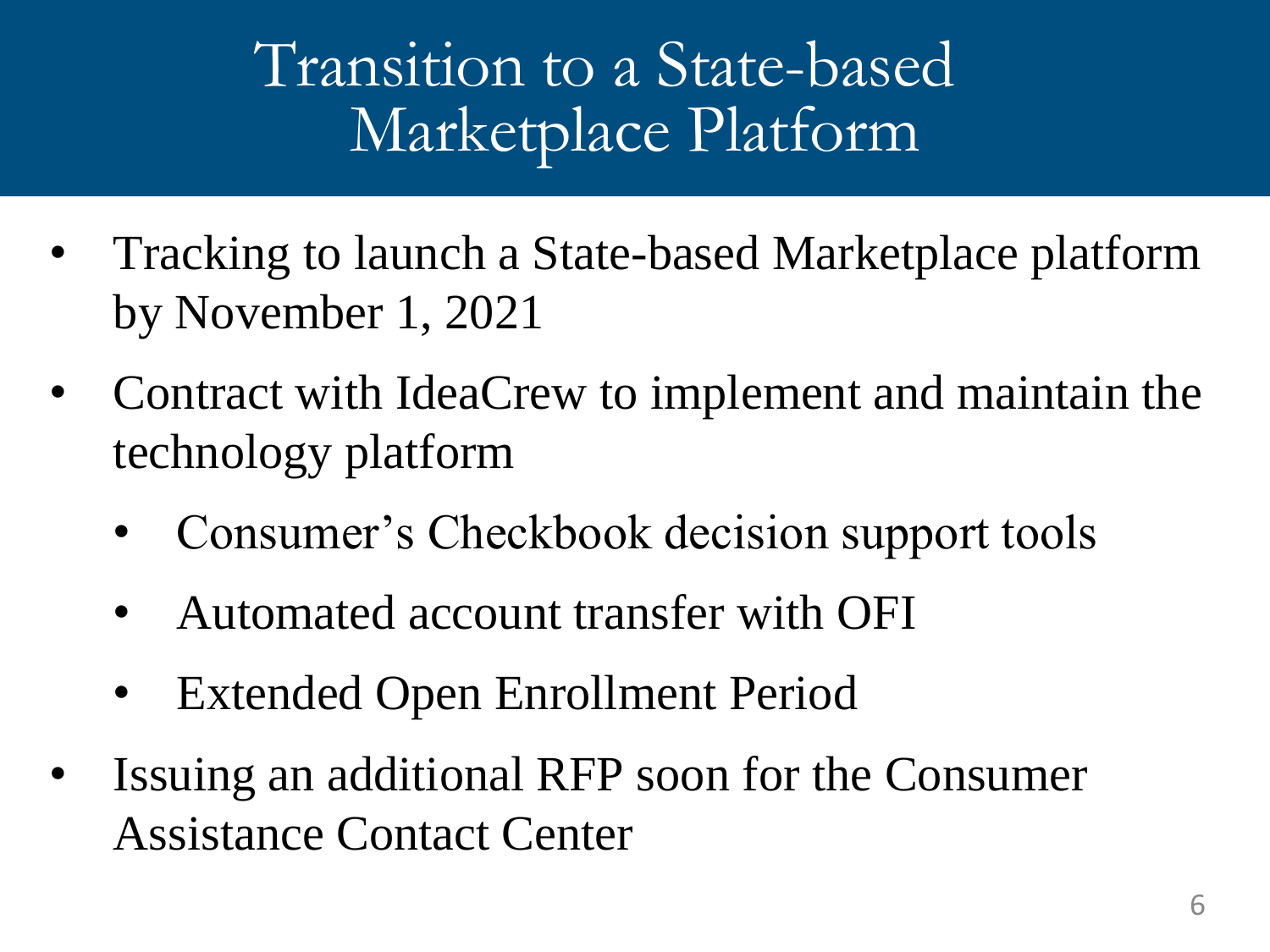#### Plans for Communication and Promoting Enrollment

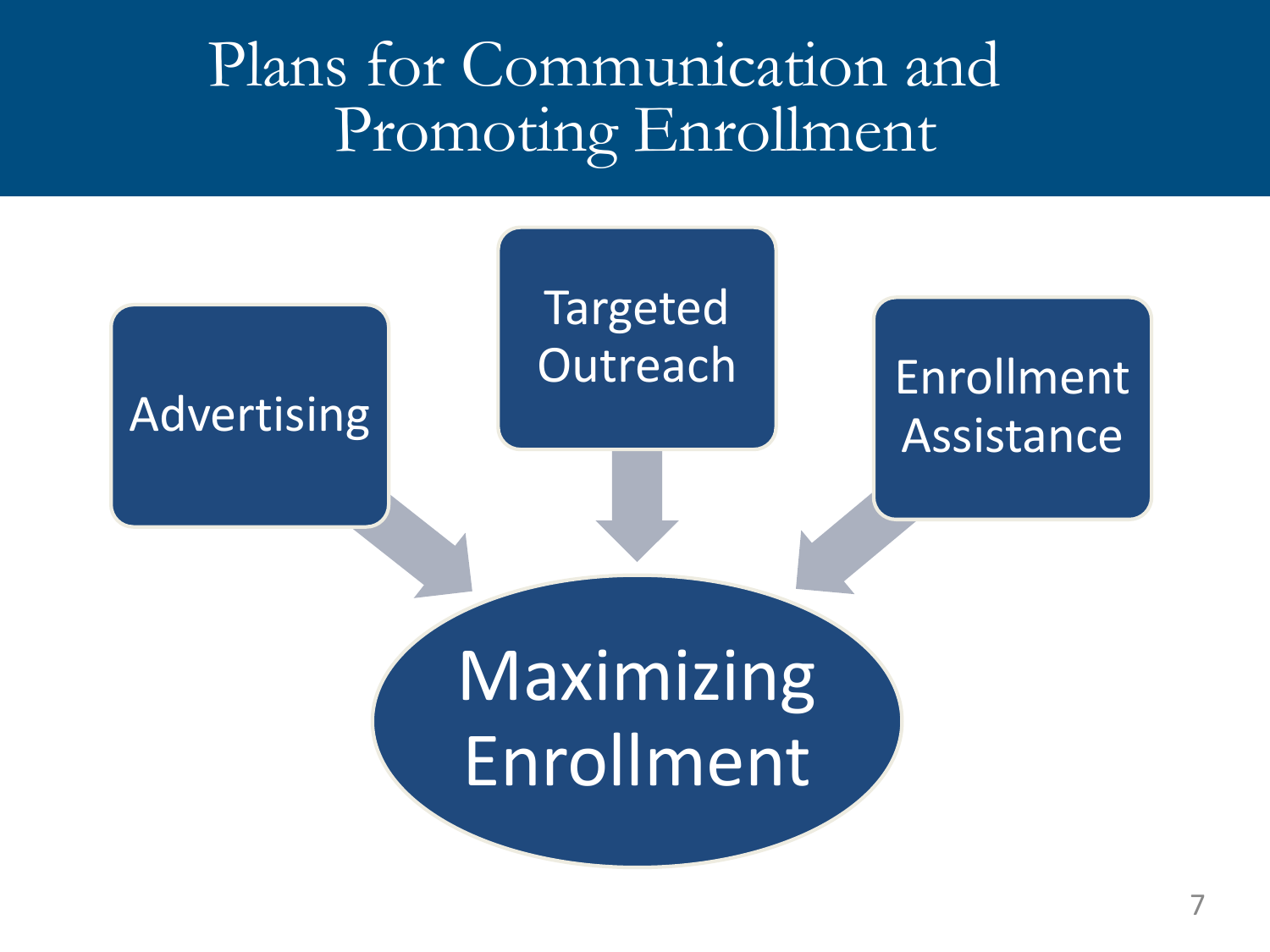## Milestones Timeline

- March/April: building SBM staff
- May: Consumer Assistance Center vendor onboarded, communications vendor selected
- June: grant applications for consumer assistance posted
- August: migration of consumer accounts from CMS
- September: public communications launch, training for Brokers, Navigators, and Assisters available
- **October:** window shopping begins
- November 1, 2021: Open Enrollment Period begins, full campaign launches